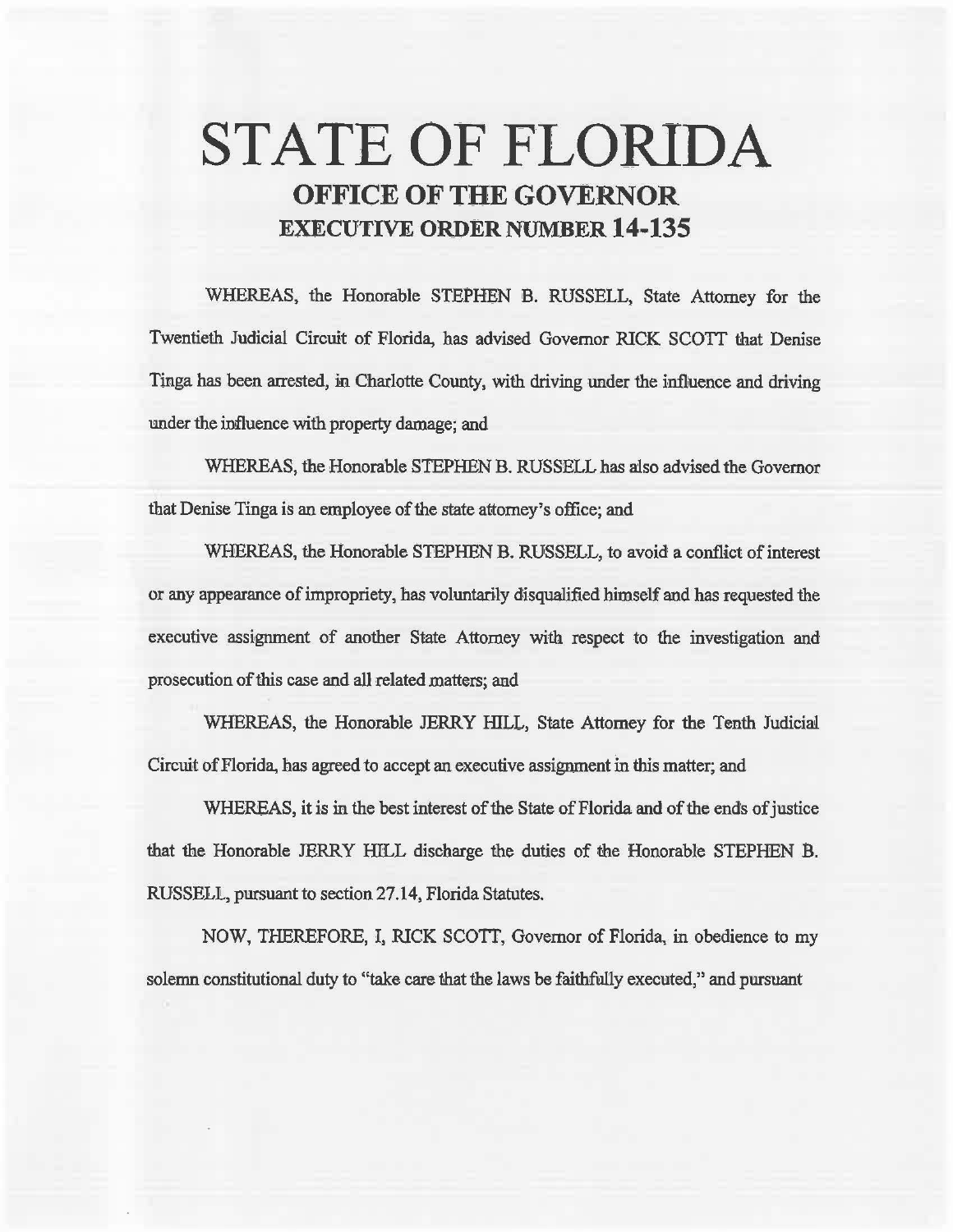to the Constitution and laws of the State of Florida, issue the following Executive Order, effective immediately:

## Section 1.

The Honorable JERRY HILL, State Attorney for the Tenth Judicial Circuit of Florida, referred to as the "Assigned State Attorney," is assigned to discharge the duties of the Honorable STEPHEN B. RUSSELL, State Attorney for the Twentieth Judicial Circuit of Florida, as they relate to the investigation, prosecution and all matters related to Denise Tinga.

# Section 2.

The Assigned State Attorney or one or more Assistant State Attorneys and Investigators, who have been designated by the Assigned State Attorney, shall proceed immediately to the Twentieth Judicial Circuit of Florida, and are vested with the authority to perform the duties prescribed herein.

#### Section 3.

All residents of the Twentieth Judicial Circuit are requested, and all public officials are directed, to cooperate and render whatever assistance is necessary to the Assigned State Attorney, so that justice may be served.

## Section 4.

The period of this Executive Assignment shall be for one (1) year, to and including April 11, 2015.